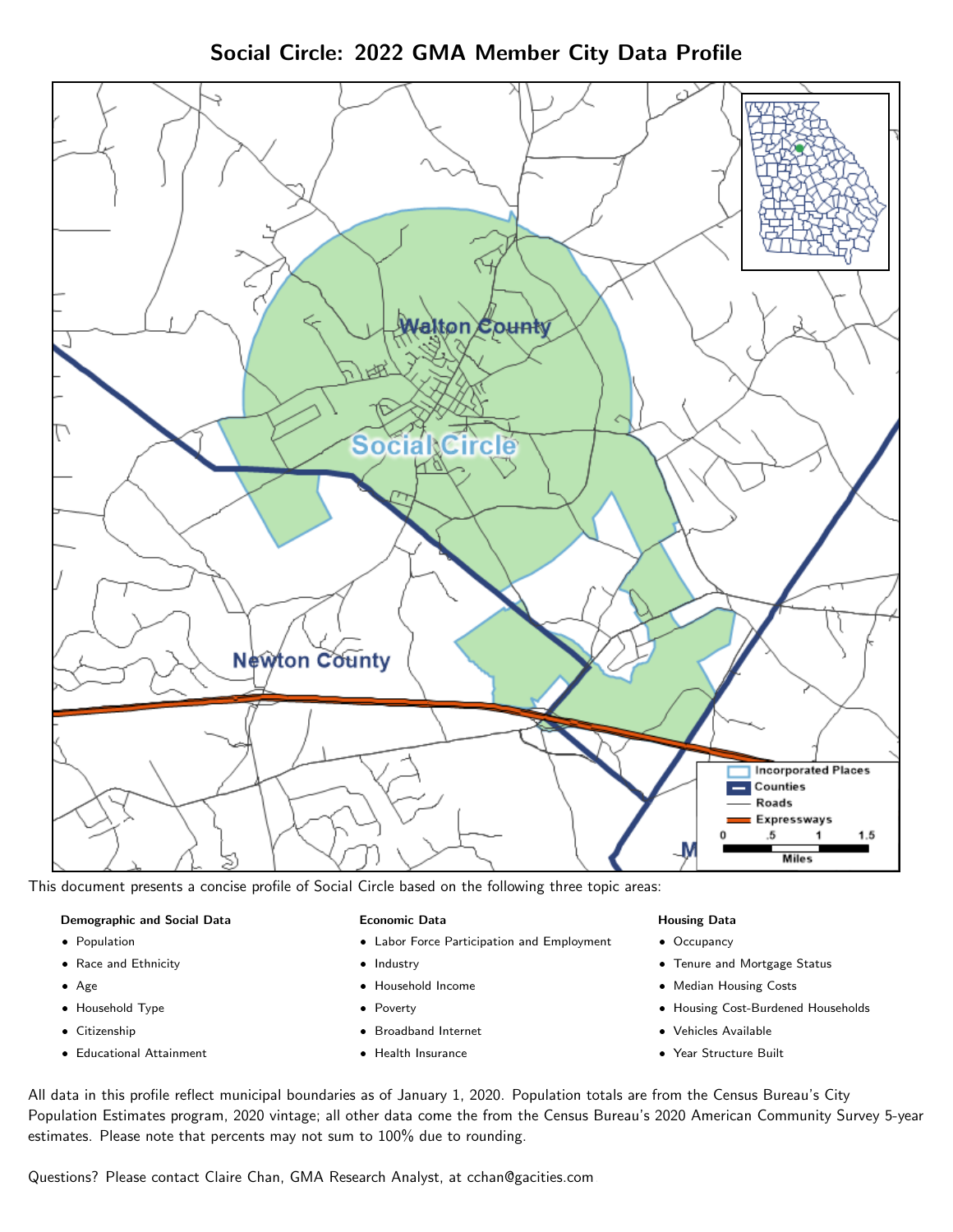# Social Circle: Demographic and Social



0% 2% 4% 6% 8% Male **Female** 8% 6% 4% 2% 85 and over 80-84 75-79 70-74 65-69 60-64 55-59 50-54 45-49 40-44 35-39 30-34 25-29 20-24 15-19 10-14 5-9 Under 5

**Citizenship** 

Age



Source: American Community Survey, 2020 5-year estimates, table B05002 Source: American Community Survey, 2020 5-year estimates, table B15002

## Race and Ethnicity



Source: U.S. Census Bureau, City Population Estimates, 2020 vintage Source: American Community Survey, 2020 5-year estimates, table B03002

# Household Type



Source: American Community Survey, 2020 5-year estimates, table B01001 Source: American Community Survey, 2020 5-year estimates, table B11001

#### Educational Attainment



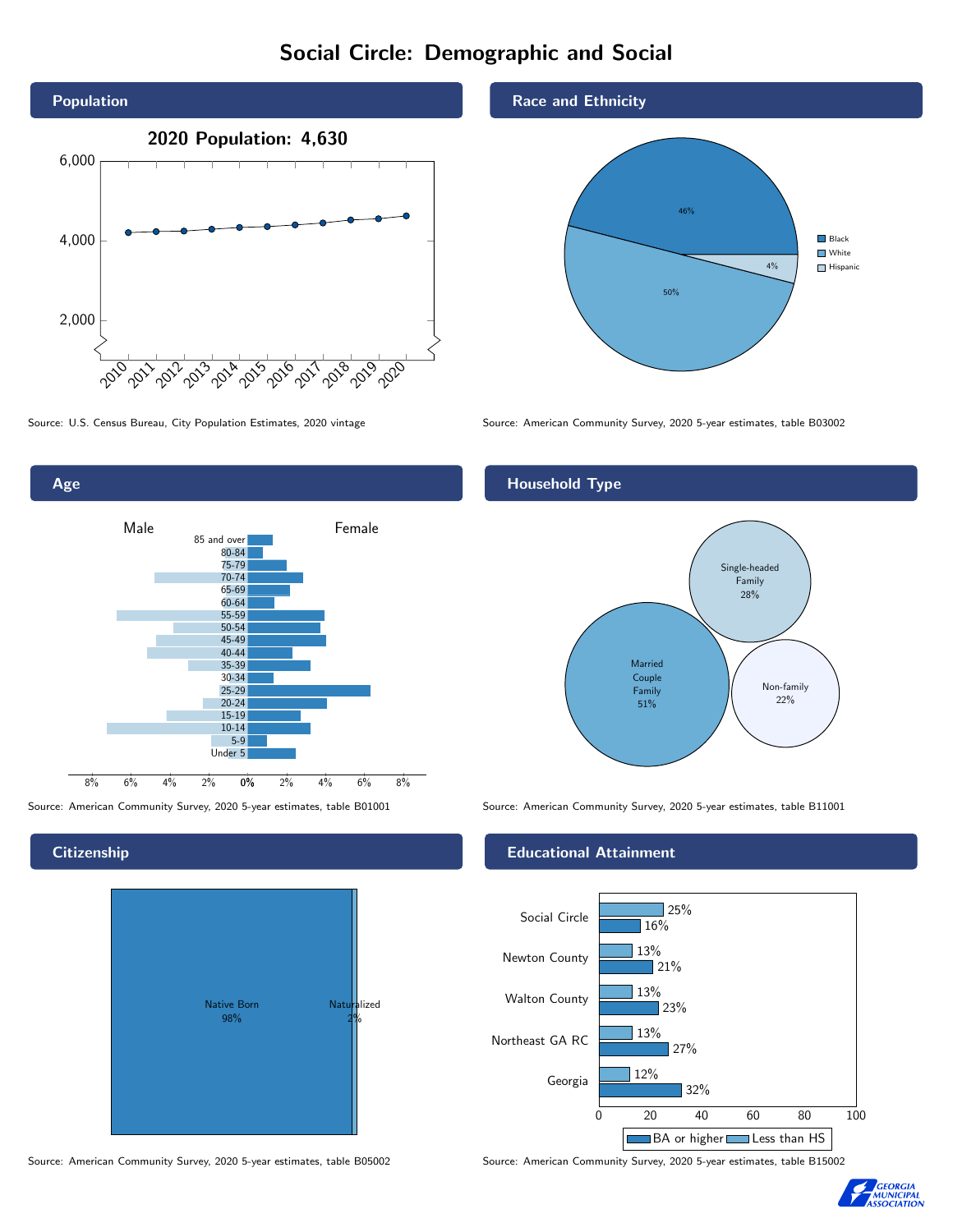# Social Circle: Economic



Source: American Community Survey, 2020 5-year estimates, table B23001 Note: Unemployment rate is based upon the civilian labor force.

### Industry

| Agriculture, forestry, fishing and hunting, and mining      | $0\%$ |
|-------------------------------------------------------------|-------|
| Construction                                                | 10%   |
| Manufacturing                                               | 18%   |
| <b>Wholesale Trade</b>                                      | 6%    |
| Retail Trade                                                | 14%   |
| Transportation and warehousing, and utilities               | 12%   |
| Information                                                 | $1\%$ |
| Finance and insurance, real estate, rental, leasing         | 6%    |
| Professional, scientific, mgt, administrative, waste mgt    | 7%    |
| Educational services, and health care and social assistance | 11%   |
| Arts, entertainment, recreation, accommodation, food        | $1\%$ |
| service                                                     |       |
| Other services, except public administration                | $8\%$ |
| Public administration                                       | 6%    |

Source: American Community Survey, 2020 5-year estimates, table C24030



Source: American Community Survey, 2020 5-year estimates, tables B19013 and B19025 Source: American Community Survey, 2020 5-year estimates, table B17010



Source: American Community Survey, 2020 5-year estimates, table B28002 Source: American Community Survey, 2020 5-year estimates, table B18135

#### Health Insurance